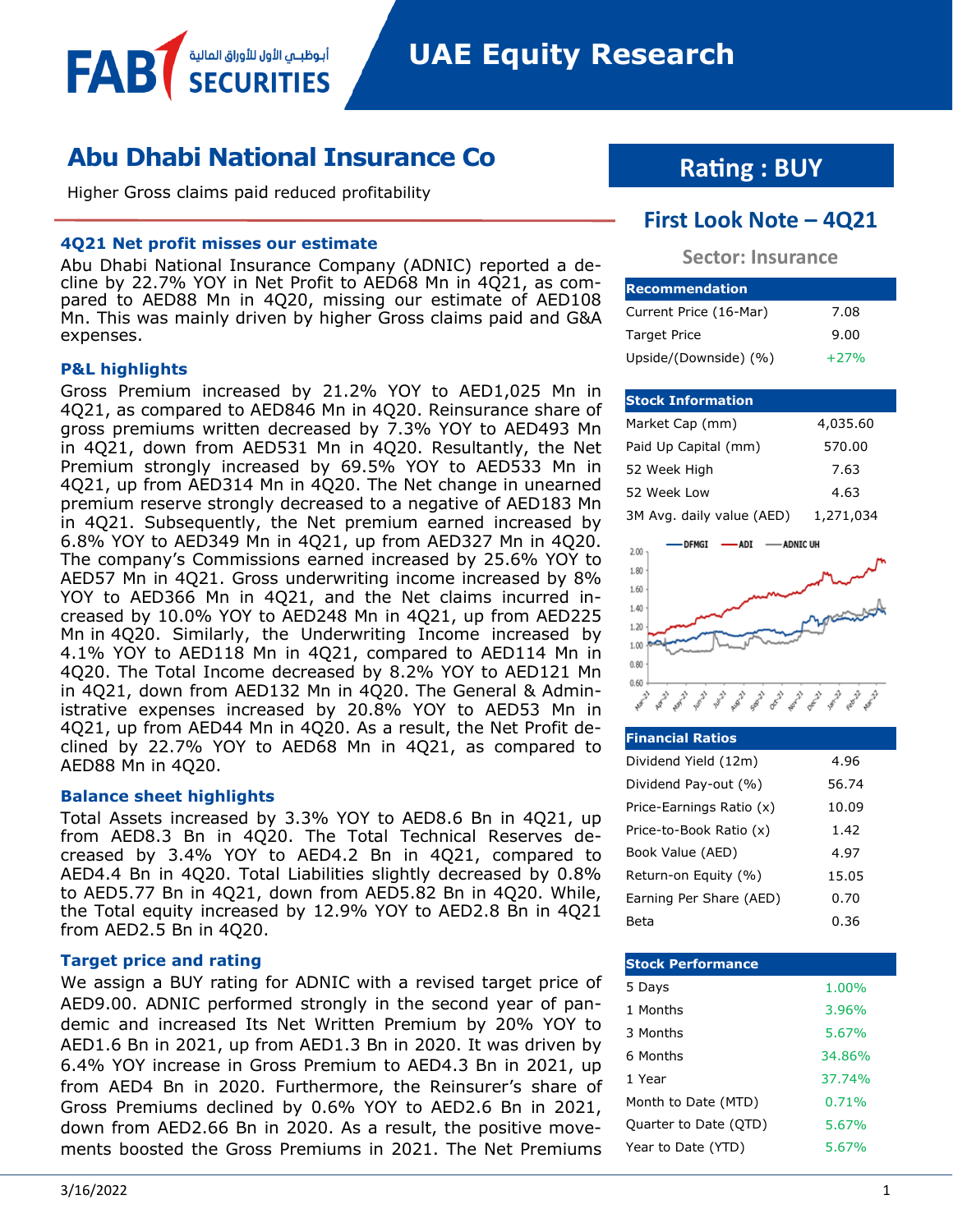#### **UAE Equity Research: (Abu Dhabi National Insurance) ADNIC – 4Q21**

# أبوظبـي الأول للأوراق المالية<br>SECURITIES **FAB**

Earned increased by 5.3% YOY to AED1.4 Bn in 2021, up from AED1.3 Bn in 2020. As a result, the Gross Underwriting Income increased by 5.9% YOY to AED1.5 Bn in 2021, up from AED1.4 Bn in 2020. The Net Claims paid increased by 5.2% YOY to AED969 Mn in 2021, up from AED921 Mn in 2020. Furthermore, the Net claims incurred increased strongly by 9.8% YOY to AED913 Mn in 2021, up from AED831 Mn in 2020. Therefore, the Underwriting Income remained stable at AED547 Mn in 2021, up from AED546 Mn in 2020. It is driven by the offsetting changes in Gross Underwriting Income and Net Claims incurred in 2021, as compared to 2020. As a result, the Net Underwriting Income declined by 1.1% YOY to AED492 Mn in 2021, down from AED497 Mn in 2020. The Net Income from Investments increased robustly by 52% YOY to AED132 Mn in 2021, up from AED87 Mn in 2020 mainly driven by strong Dividend Income of AED113 Mn in 2021, up from AED82 Mn in 2020. However, the Rental Income declined by 55% YOY to AED12 Mn in 2021, down from AED28 Mn in 2020. As a result, the Total Income increased by 3.9% YOY to AED636 Mn in 2021, up from AED612 Mn in 2020. The General and Administrative Expenses declined by 2.8% YOY to AED234 Mn in 2021, down from AED241 Mn in 2020. Therefore, the Net Profit increased by 8.3% YOY to AED402 Mn in 2021, up from AED371 Mn in 2020.

The Company operates via two segments – Commercial and Consumer segment. The Gross Underwriting Income is dominated by the Consumer segment with 71% of the Total Contribution, and the balance by Commercial segment. The Gross Underwriting Income for the Consumer segment grew by 7.7% YOY to AED1.04 Bn in 2021, up from AED968 Mn in 2020. Similarly, the Underwriting Income for the Commercial segment grew by 1.7% YOY to AED417 Mn in 2021, up from AED410 Mn in 2020. The Net claims incurred are dominated by the Consumer Segment with 87% Total Contribution. Under the Consumer segment, the Net Claims Incurred increased by 18% YOY to AED795 Mn in 2021, up from AED676 Mn in 2020. However, the Net Claims Incurred declined strongly by 92% YOY to AED117 Mn in 2021, down from AED155 Mn in 2020. As a result, the Underwriting Income for the Commercial segment improved by 17.5% YOY to AED299 Mn in 2021, up from AED255 Mn in 2020. However, under the Commercial segment it declined by 15.2% YOY to AED247 Mn in 2021, down from AED291 Mn in 2020.

During the year 2021, S&P upgraded its rating to A with a Stable outlook for ADNIC. Additionally, A.M Best assigned A rating with a Stable outlook. The consistent improvement in financial metrics, robust underwriting capabilities, it's diversified Investment portfolio that delivered strong results this year and lastly, strong market position as the UAE national insurance Co. aided the favorable ratings. Looking forward, Inward Reinsurance is an attractive area for the Company and has potential for further growth underpinned by the underwriting capabilities. It is a growth area for both the Consumer segment and the Commercial segment. The Company plans to continue its investments in Digital transformation that will be aid its growth and market leadership.

During the General Assembly Meeting, the shareholders of ADNIC has approved the distribution of cash dividends to shareholders of 40% (equivalent to 40 fils/share) of the capital for the year 2021. Based on our analysis, we assign a BUY rating.

| ADNIC-REIGUVE VAIUAUUII |       |       |       |       |       |
|-------------------------|-------|-------|-------|-------|-------|
| AED mm                  | 2017  | 2018  | 2019  | 2020  | 2021  |
| PE(x)                   | 17.83 | 16.98 | 14.26 | 10.97 | 10.19 |
| P/B(x)                  | 1.35  | 1.27  | 1.77  | 1.62  | 1.44  |
| Dividend yield          | 5.6%  | 4.2%  | 4.2%  | 4.9%  | 5.6%  |

#### **ADNIC—Relative Valuation**

*FABS forecast & Co Data*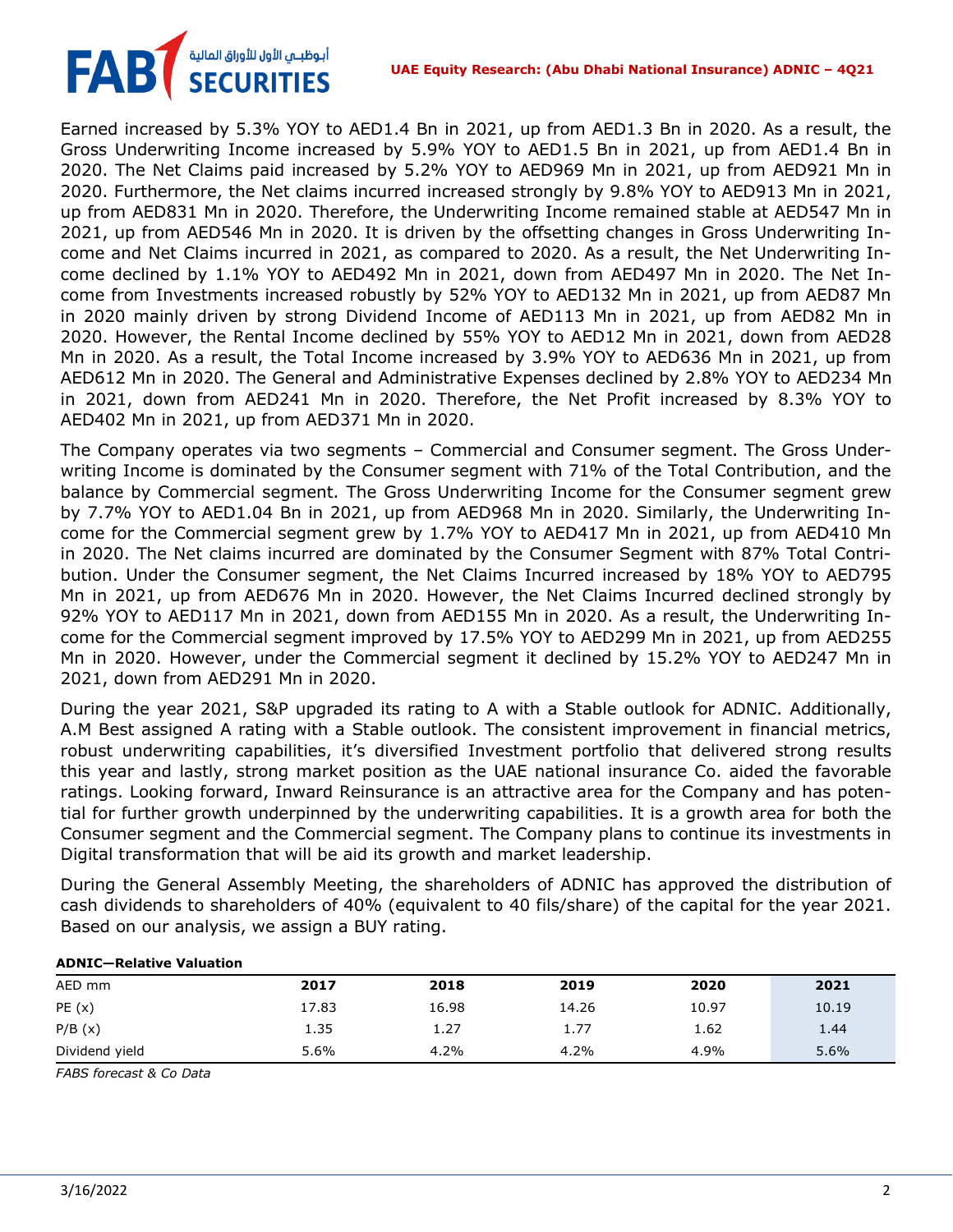# **FAB** *SECURITIES*

### **ADNIC - P&L**

| AED mm                                      | 4020   | 1021     | <b>2Q21</b> |        | 3Q21 4Q21 | Var.      |                  | YOY Ch QOQ Ch             | 2020     | 2021        | <b>YOY</b> |
|---------------------------------------------|--------|----------|-------------|--------|-----------|-----------|------------------|---------------------------|----------|-------------|------------|
| Gross premium                               | 846    | 1,898    | 773         | 571    | 1,025     | 43.6%     | 21.2%            | 79.5%                     | 4,012    | 4,267       | 6.4%       |
| Rein. share of ced premium                  | $-531$ | $-1,274$ | $-481$      | $-401$ | $-493$    | $-4.4%$   | $-7.3%$          | 22.8%                     | $-2,664$ | $-2,649$    | $-0.6%$    |
| <b>Net premium</b>                          | 314    | 624      | 292         | 170    | 533       | <b>NM</b> | 69.5%            | <b>NM</b>                 |          | 1,348 1,619 | 20.0%      |
| Net change in unearned premium re-<br>serve | 13     | $-271$   | 61          | 178    | $-183$    | <b>NM</b> | <b>NM</b>        | <b>NM</b>                 | $-16$    | $-215$      | <b>NM</b>  |
| Net premium earned                          | 327    | 353      | 354         | 348    | 349       | 25.3%     | 6.8%             | 0.4%                      | 1,333    | 1,403       | 5.3%       |
| Commissions earned                          | 45     | 56       | 47          | 52     | 57        | 5.6%      | 25.6%            | 9.3%                      | 183      | 212         | 15.6%      |
| Commissions incurred                        | -34    | $-37$    | $-37$       | -41    | $-41$     | 7.8%      | 20.1%            | $-1.5%$                   | $-138$   | $-156$      | 13.0%      |
| Gross underwriting income                   | 339    | 371      | 363         | 359    | 366       | 24.0%     | 8.0%             | 1.9%                      | 1,378    | 1,459       | 5.9%       |
| Gross claims paid                           | $-401$ | $-452$   | $-435$      | $-404$ | $-464$    | 12.0%     | 15.8%            | 14.8%                     | $-1,817$ | $-1,755$    | $-3.4%$    |
| Net claims paid                             | $-215$ | $-241$   | $-257$      | $-223$ | $-247$    | 6.1%      | 15.0%            | 10.7%                     | $-921$   | $-969$      | 5.2%       |
| Net claims incurred                         | $-225$ | $-180$   | $-247$      | $-238$ | $-248$    | 44.1%     | 10.0%            | 4.2%                      | $-831$   | $-913$      | 9.8%       |
| Underwriting Income                         | 114    | 191      | 116         | 121    | 118       | $-4.1%$   | 4.1%             | $-2.6%$                   | 546      | 547         | $0.0\%$    |
| Net Underwriting Income                     | 102    | 177      | 103         | 109    | 103       | $-6.1%$   | 0.6%             | $-5.0\%$                  | 497      | 492         | $-1.1\%$   |
| <b>Total income</b>                         | 132    | 215      | 152         | 147    | 121       |           | $-24.1\% -8.2\%$ | $-17.5%$                  | 612      | 636         | 3.9%       |
| G&A expenses                                | -44    | $-82$    | $-37$       | -62    | $-53$     | 2.1%      | 20.8%            | $-14.3%$                  | $-241$   | $-234$      | $-2.8%$    |
| <b>Profit attributable</b>                  | 88     | 134      | 115         | 85     | 68        |           |                  | $-36.8\% -22.7\% -19.8\%$ | 371      | 402         | 8.3%       |

*FABs Estimates and Co Data*

### **ADNIC - Ratios**

| AED mm            | 4020     | 1021  | 2021  | 3021  |       | 4021 YOY Ch 000 Ch 2020 |        |          |       | 2021 Change |
|-------------------|----------|-------|-------|-------|-------|-------------------------|--------|----------|-------|-------------|
| Expense ratio     | 13.3%    | 21.8% | 11.5% | 18.4% | 14.9% | 154                     | $-351$ | 18.4%    | 16.6% | $-177$      |
| Claims loss ratio | 68.8%    | 51.1% | 69.9% | 68.3% | 70.9% | 205                     | 259    | $62.4\%$ | 65.0% | 264         |
| Combined ratio    | $82.2\%$ | 72.9% | 81.4% | 86.7% | 85.7% | 359                     | -92    | 80.8%    | 81.6% | 87          |
| Net profit ratio  | 27.0%    | 37.9% | 32.5% | 24.4% | 19.5% | -745                    | -492   | 27.8%    | 28.6% | 79          |

*FABs Estimates and Co Data*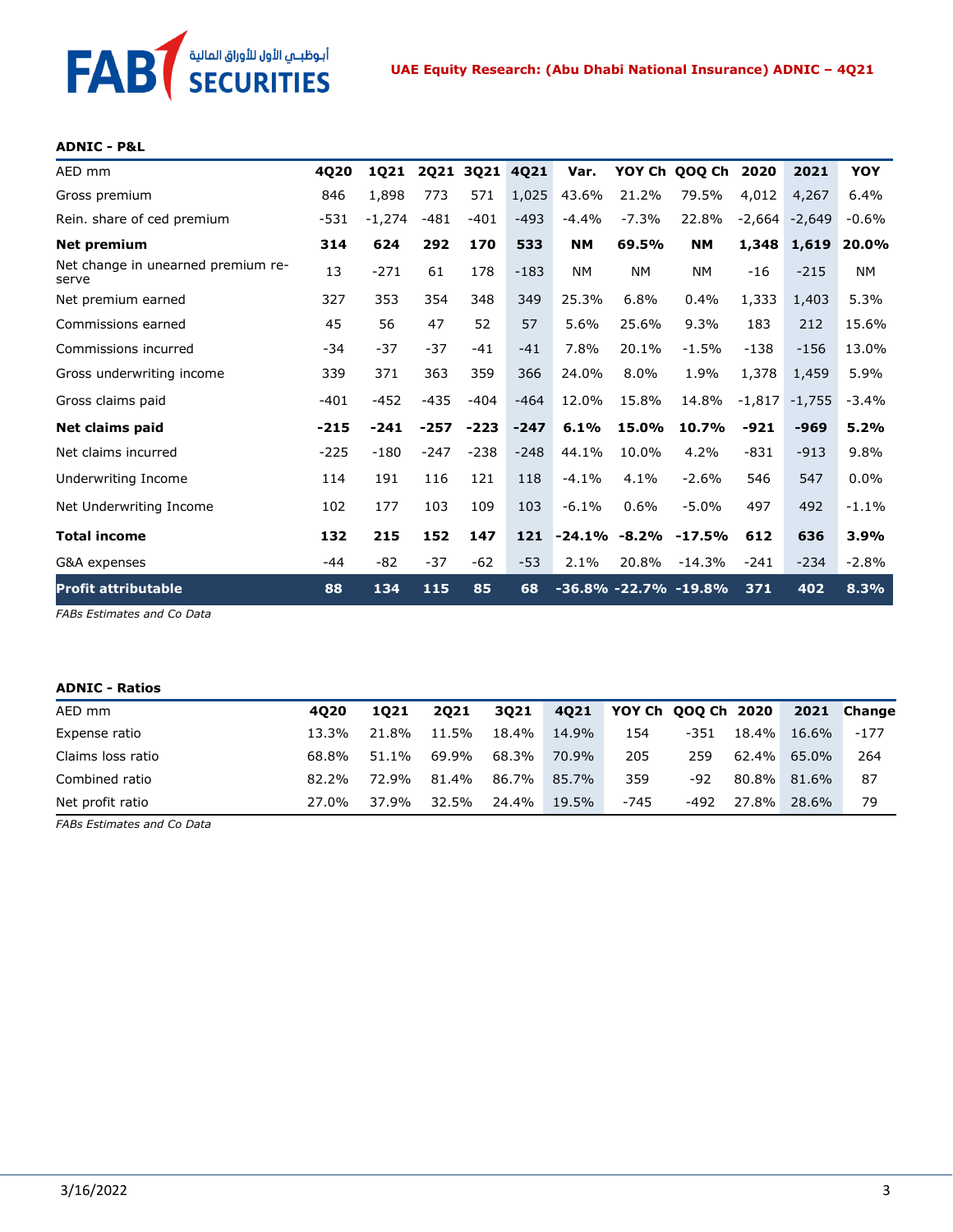

### **Research Rating Methodology:**

| Rating        | Upside/Downside potential |
|---------------|---------------------------|
| BUY           | Higher than $+15%$        |
| ACCUMULATE    | Above $+10\%$ to $+15\%$  |
| <b>HOLD</b>   | Between $+10\%$ to $-5\%$ |
| <b>REDUCE</b> | Below -5% to -15%         |
| <b>SELL</b>   | Lower than -15%           |

### **FAB Securities Contacts: Research Analysts**

| Research Analysts                                |                                          |                            |
|--------------------------------------------------|------------------------------------------|----------------------------|
| Ahmad Banihani                                   | +971-2-6161629                           | ahmad.banihani@Bankfab.com |
| <b>Sales &amp; Execution</b>                     |                                          |                            |
| Abu Dhabi Head Office<br><b>Trading Desk</b>     | $+971 - 2 - 6161700/1$<br>+971-2-6161777 | Online Trading Link        |
| <b>Institutional Desk</b><br>Sales and Marketing | +971-2-6161628<br>+971-2-6161641         |                            |

### **DISCLAIMER**

This report has been prepared by FAB Securities (FABS), which is authorised by the UAE Securities and Commodities Authority, licensing registration number 604002, and is a member of the Abu Dhabi Securities Exchange, Dubai Financial Market. The information, opinions and materials contained in this report are provided for information purposes only and are not to be used, construed, or considered as an offer or the solicitation of an offer or recommendation to sell or to buy or to subscribe for any investment security or other financial instrument. The information, opinions and material in this report have been obtained and derived from publicly available information and other sources considered reliable without being independently verified for their accuracy or completeness. FABS gives no representation or warranty, express or implied, as to the accuracy and completeness of information and opinions expressed in this report. Opinions expressed are current as of the original publication date appearing on the report only and the information, including the opinions contained herein, are subject to change without notice. FABS is under no obligation to update this report. The investments referred to in this report might not be suitable for all recipients. Recipients should not base their investment decisions on this report and should make their own investigations, and obtain independent advice, as appropriate. Any loss or other consequences arising from the uses of material contained in this report shall be the sole and exclusive responsibility of the recipient and FABS accepts no liability for any such loss or consequence. The value of any investment could fall as well as rise and the investor may receive less than the original amount invested. Some investments mentioned in this report might not be liquid investments, which could be difficult to realise in cash. Some investments discussed in this report could be characterised by high level of volatility, which might result in loss. FABS owns the intellectual property rights and any other material contained in this report. No part of this report may be reproduced, utilised or modified in any form either in whole or in part or by any electronic, mechanical or other means, now known or hereafter invented, including photocopying and recording, or stored in any retrieval system without the prior consent of FABS in writing. While utmost care has been taken to ensure that the information provided is accurate and correct, neither FABS, nor its employees shall, in any way, be responsible for the contents. By accepting this document, the recipient agrees he/she has read the above disclaimer and to be bound by the foregoing limitations/restrictions.